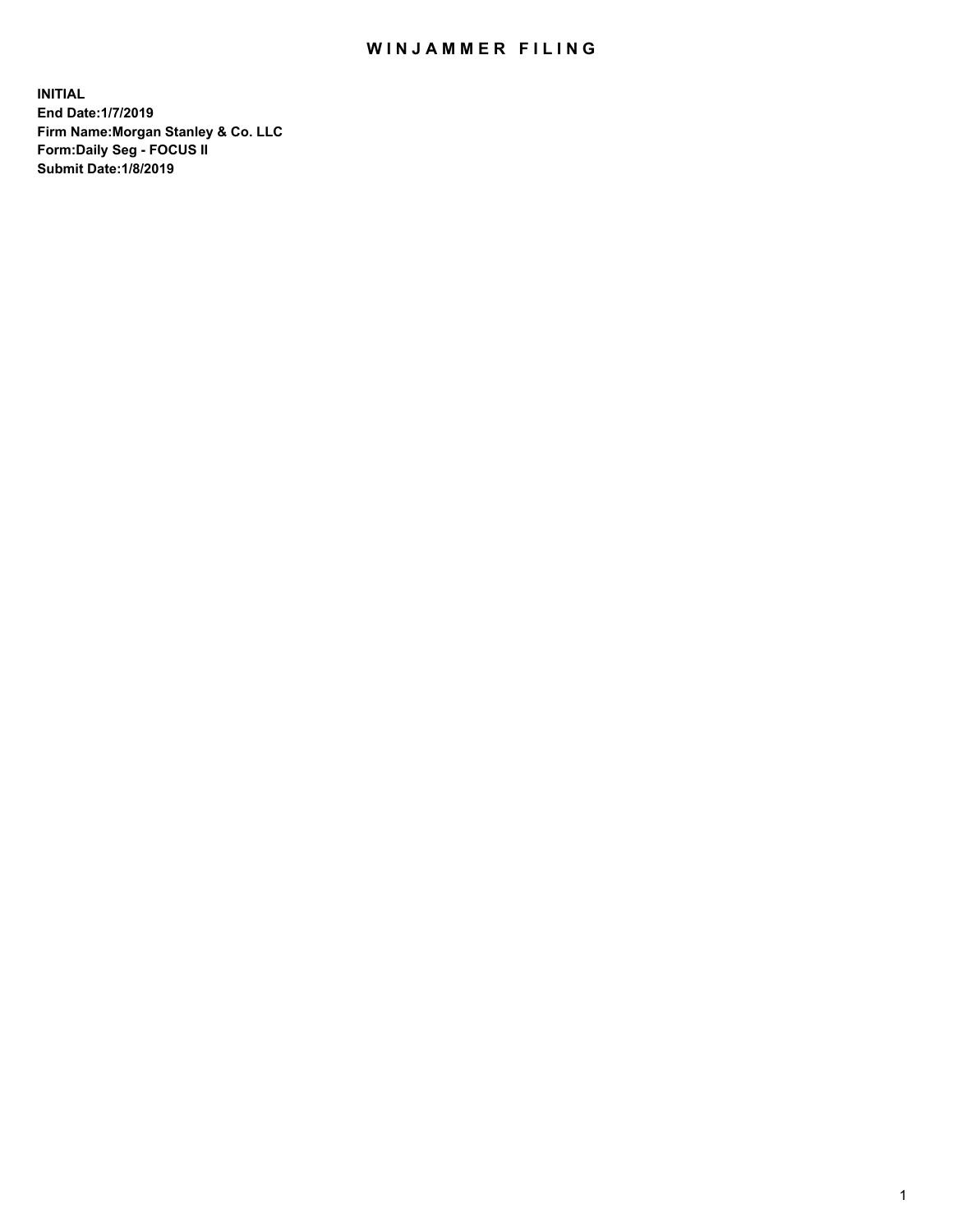**INITIAL End Date:1/7/2019 Firm Name:Morgan Stanley & Co. LLC Form:Daily Seg - FOCUS II Submit Date:1/8/2019 Daily Segregation - Cover Page**

| Name of Company                                                                                                                                                                                                                                                                                                                | Morgan Stanley & Co. LLC                                    |
|--------------------------------------------------------------------------------------------------------------------------------------------------------------------------------------------------------------------------------------------------------------------------------------------------------------------------------|-------------------------------------------------------------|
| <b>Contact Name</b>                                                                                                                                                                                                                                                                                                            | <b>Ikram Shah</b>                                           |
| <b>Contact Phone Number</b>                                                                                                                                                                                                                                                                                                    | 212-276-0963                                                |
| <b>Contact Email Address</b>                                                                                                                                                                                                                                                                                                   | Ikram.shah@morganstanley.com                                |
| FCM's Customer Segregated Funds Residual Interest Target (choose one):<br>a. Minimum dollar amount: ; or<br>b. Minimum percentage of customer segregated funds required:% ; or<br>c. Dollar amount range between: and; or<br>d. Percentage range of customer segregated funds required between:% and%.                         | 280,000,000<br><u>0</u><br>00<br>0 <sub>0</sub>             |
| FCM's Customer Secured Amount Funds Residual Interest Target (choose one):<br>a. Minimum dollar amount: ; or<br>b. Minimum percentage of customer secured funds required:%; or<br>c. Dollar amount range between: and; or<br>d. Percentage range of customer secured funds required between:% and%.                            | 140,000,000<br><u>0</u><br>0 <sub>0</sub><br>0 <sub>0</sub> |
| FCM's Cleared Swaps Customer Collateral Residual Interest Target (choose one):<br>a. Minimum dollar amount: ; or<br>b. Minimum percentage of cleared swaps customer collateral required:% ; or<br>c. Dollar amount range between: and; or<br>d. Percentage range of cleared swaps customer collateral required between:% and%. | 92,000,000<br><u>0</u><br>0 Q<br>0 <sub>0</sub>             |

Attach supporting documents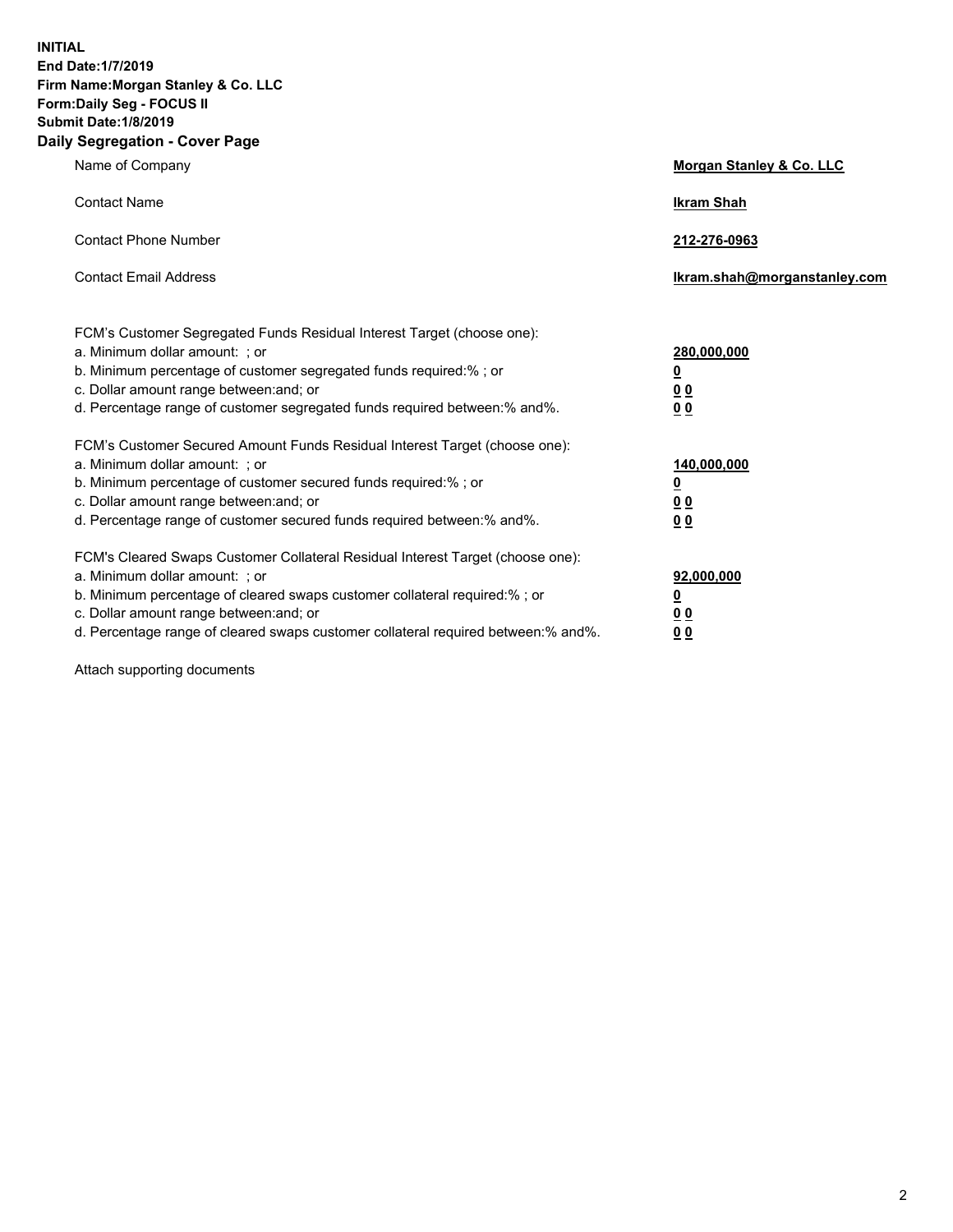|    | <b>INITIAL</b><br>End Date: 1/7/2019<br>Firm Name: Morgan Stanley & Co. LLC<br>Form: Daily Seg - FOCUS II<br><b>Submit Date: 1/8/2019</b><br><b>Daily Segregation - Secured Amounts</b> |                                              |
|----|-----------------------------------------------------------------------------------------------------------------------------------------------------------------------------------------|----------------------------------------------|
|    | Foreign Futures and Foreign Options Secured Amounts<br>Amount required to be set aside pursuant to law, rule or regulation of a foreign                                                 | $0$ [7305]                                   |
| 1. | government or a rule of a self-regulatory organization authorized thereunder<br>Net ledger balance - Foreign Futures and Foreign Option Trading - All Customers<br>A. Cash              | 3,956,708,710 [7315]                         |
|    | B. Securities (at market)                                                                                                                                                               | 2,064,355,912 [7317]                         |
| 2. | Net unrealized profit (loss) in open futures contracts traded on a foreign board of trade                                                                                               | -647,349,373 [7325]                          |
| 3. | Exchange traded options                                                                                                                                                                 |                                              |
|    | a. Market value of open option contracts purchased on a foreign board of trade                                                                                                          | 3,981,407 [7335]                             |
| 4. | b. Market value of open contracts granted (sold) on a foreign board of trade<br>Net equity (deficit) (add lines 1.2. and 3.)                                                            | 4,637,193 [7337]<br>5,373,059,463 [7345]     |
| 5. | Account liquidating to a deficit and account with a debit balances - gross amount                                                                                                       | 173,317,976 [7351]                           |
|    | Less: amount offset by customer owned securities                                                                                                                                        | -170,856,384 [7352] 2,461,592<br>[7354]      |
| 6. | Amount required to be set aside as the secured amount - Net Liquidating Equity                                                                                                          | 5,375,521,055 [7355]                         |
|    | Method (add lines 4 and 5)                                                                                                                                                              |                                              |
| 7. | Greater of amount required to be set aside pursuant to foreign jurisdiction (above) or line<br>6.                                                                                       | 5,375,521,055 [7360]                         |
|    | FUNDS DEPOSITED IN SEPARATE REGULATION 30.7 ACCOUNTS                                                                                                                                    |                                              |
| 1. | Cash in banks                                                                                                                                                                           |                                              |
|    | A. Banks located in the United States<br>B. Other banks qualified under Regulation 30.7                                                                                                 | 322,557,196 [7500]                           |
|    |                                                                                                                                                                                         | 1,091,563,862 [7520] 1,414,121,058<br>[7530] |
| 2. | Securities                                                                                                                                                                              |                                              |
|    | A. In safekeeping with banks located in the United States                                                                                                                               | 200,545,230 [7540]                           |
|    | B. In safekeeping with other banks qualified under Regulation 30.7                                                                                                                      | 0 [7560] 200,545,230 [7570]                  |
| 3. | Equities with registered futures commission merchants                                                                                                                                   |                                              |
|    | A. Cash                                                                                                                                                                                 | 6,694,569 [7580]                             |
|    | <b>B.</b> Securities                                                                                                                                                                    | $0$ [7590]                                   |
|    | C. Unrealized gain (loss) on open futures contracts                                                                                                                                     | -3,406 [7600]                                |
|    | D. Value of long option contracts                                                                                                                                                       | $0$ [7610]                                   |
| 4. | E. Value of short option contracts<br>Amounts held by clearing organizations of foreign boards of trade                                                                                 | 0 [7615] 6,691,163 [7620]                    |
|    | A. Cash                                                                                                                                                                                 | $0$ [7640]                                   |
|    | <b>B.</b> Securities                                                                                                                                                                    | $0$ [7650]                                   |
|    | C. Amount due to (from) clearing organization - daily variation                                                                                                                         | $0$ [7660]                                   |
|    | D. Value of long option contracts                                                                                                                                                       | $0$ [7670]                                   |
|    | E. Value of short option contracts                                                                                                                                                      | 0 [7675] 0 [7680]                            |
| 5. | Amounts held by members of foreign boards of trade                                                                                                                                      |                                              |
|    | A. Cash                                                                                                                                                                                 | 2,732,497,080 [7700]                         |
|    | <b>B.</b> Securities                                                                                                                                                                    | 1,863,810,682 [7710]                         |
|    | C. Unrealized gain (loss) on open futures contracts                                                                                                                                     | -647,345,967 [7720]                          |
|    | D. Value of long option contracts                                                                                                                                                       | 3,981,407 [7730]                             |
|    | E. Value of short option contracts                                                                                                                                                      | -4,637,193 [7735] 3,948,306,009              |
| 6. | Amounts with other depositories designated by a foreign board of trade                                                                                                                  | $[7740]$<br>$0$ [7760]                       |
| 7. | Segregated funds on hand                                                                                                                                                                | $0$ [7765]                                   |
| 8. | Total funds in separate section 30.7 accounts                                                                                                                                           | 5,569,663,460 [7770]                         |
| 9. | Excess (deficiency) Set Aside for Secured Amount (subtract line 7 Secured Statement                                                                                                     | 194,142,405 [7380]                           |
|    | Page 1 from Line 8)                                                                                                                                                                     |                                              |

- 10. Management Target Amount for Excess funds in separate section 30.7 accounts **140,000,000** [7780]
- 11. Excess (deficiency) funds in separate 30.7 accounts over (under) Management Target **54,142,405** [7785]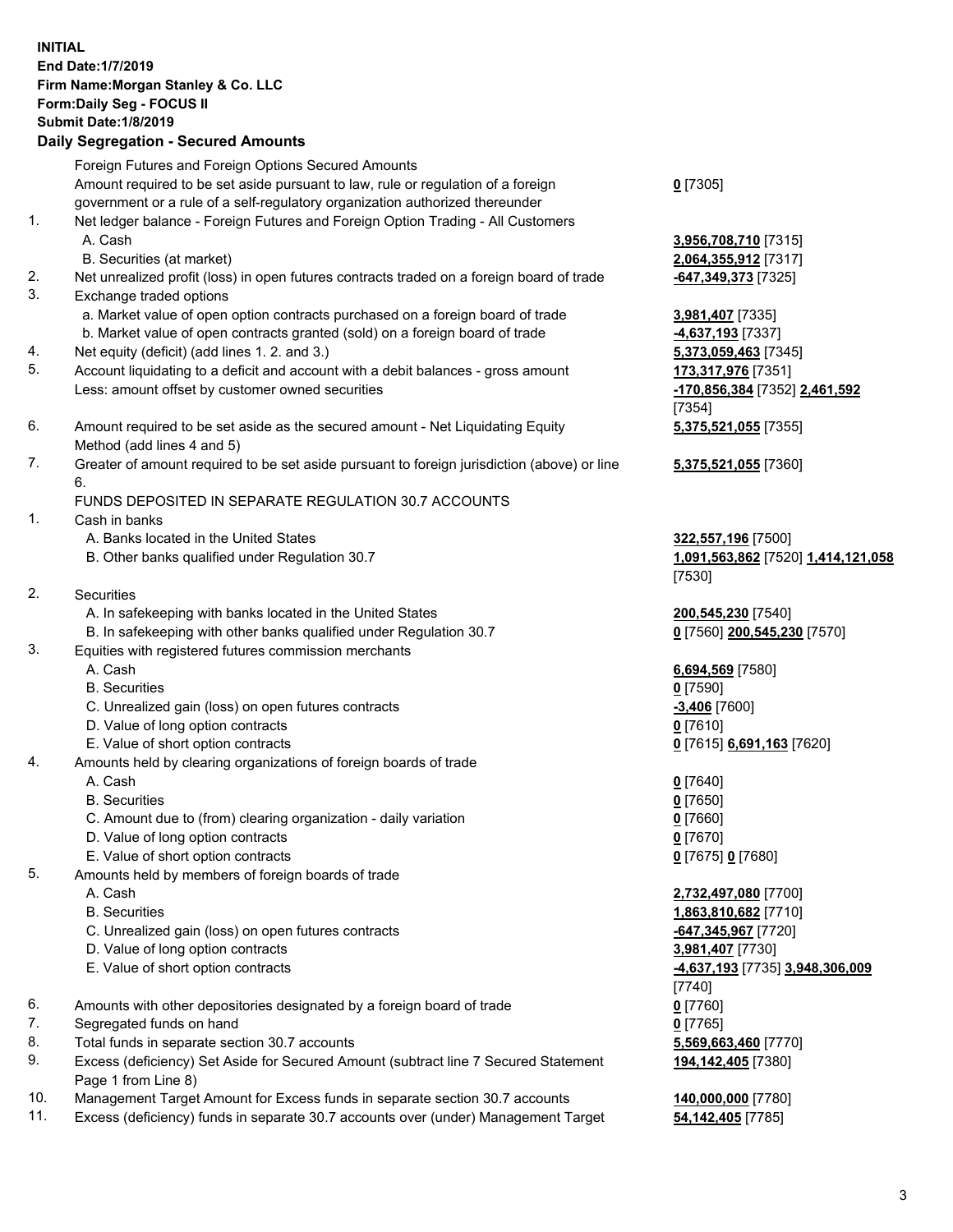**INITIAL End Date:1/7/2019 Firm Name:Morgan Stanley & Co. LLC Form:Daily Seg - FOCUS II Submit Date:1/8/2019 Daily Segregation - Segregation Statement** SEGREGATION REQUIREMENTS(Section 4d(2) of the CEAct) 1. Net ledger balance A. Cash **8,593,236,825** [7010] B. Securities (at market) **6,202,305,834** [7020] 2. Net unrealized profit (loss) in open futures contracts traded on a contract market **1,870,771,468** [7030] 3. Exchange traded options A. Add market value of open option contracts purchased on a contract market **275,908,456** [7032] B. Deduct market value of open option contracts granted (sold) on a contract market **-352,371,126** [7033] 4. Net equity (deficit) (add lines 1, 2 and 3) **16,589,851,457** [7040] 5. Accounts liquidating to a deficit and accounts with debit balances - gross amount **435,613,839** [7045] Less: amount offset by customer securities **-433,720,033** [7047] **1,893,806** [7050] 6. Amount required to be segregated (add lines 4 and 5) **16,591,745,263** [7060] FUNDS IN SEGREGATED ACCOUNTS 7. Deposited in segregated funds bank accounts A. Cash **4,741,447,063** [7070] B. Securities representing investments of customers' funds (at market) **0** [7080] C. Securities held for particular customers or option customers in lieu of cash (at market) **607,047,366** [7090] 8. Margins on deposit with derivatives clearing organizations of contract markets A. Cash **6,153,538,620** [7100] B. Securities representing investments of customers' funds (at market) **0** [7110] C. Securities held for particular customers or option customers in lieu of cash (at market) **5,595,258,468** [7120] 9. Net settlement from (to) derivatives clearing organizations of contract markets **-102,999,623** [7130] 10. Exchange traded options A. Value of open long option contracts **275,908,456** [7132] B. Value of open short option contracts **-352,371,126** [7133] 11. Net equities with other FCMs A. Net liquidating equity **9,168,466** [7140] B. Securities representing investments of customers' funds (at market) **0** [7160] C. Securities held for particular customers or option customers in lieu of cash (at market) **0** [7170] 12. Segregated funds on hand **0** [7150] 13. Total amount in segregation (add lines 7 through 12) **16,926,997,690** [7180] 14. Excess (deficiency) funds in segregation (subtract line 6 from line 13) **335,252,427** [7190]

- 15. Management Target Amount for Excess funds in segregation **280,000,000** [7194]
- 16. Excess (deficiency) funds in segregation over (under) Management Target Amount Excess

**55,252,427** [7198]